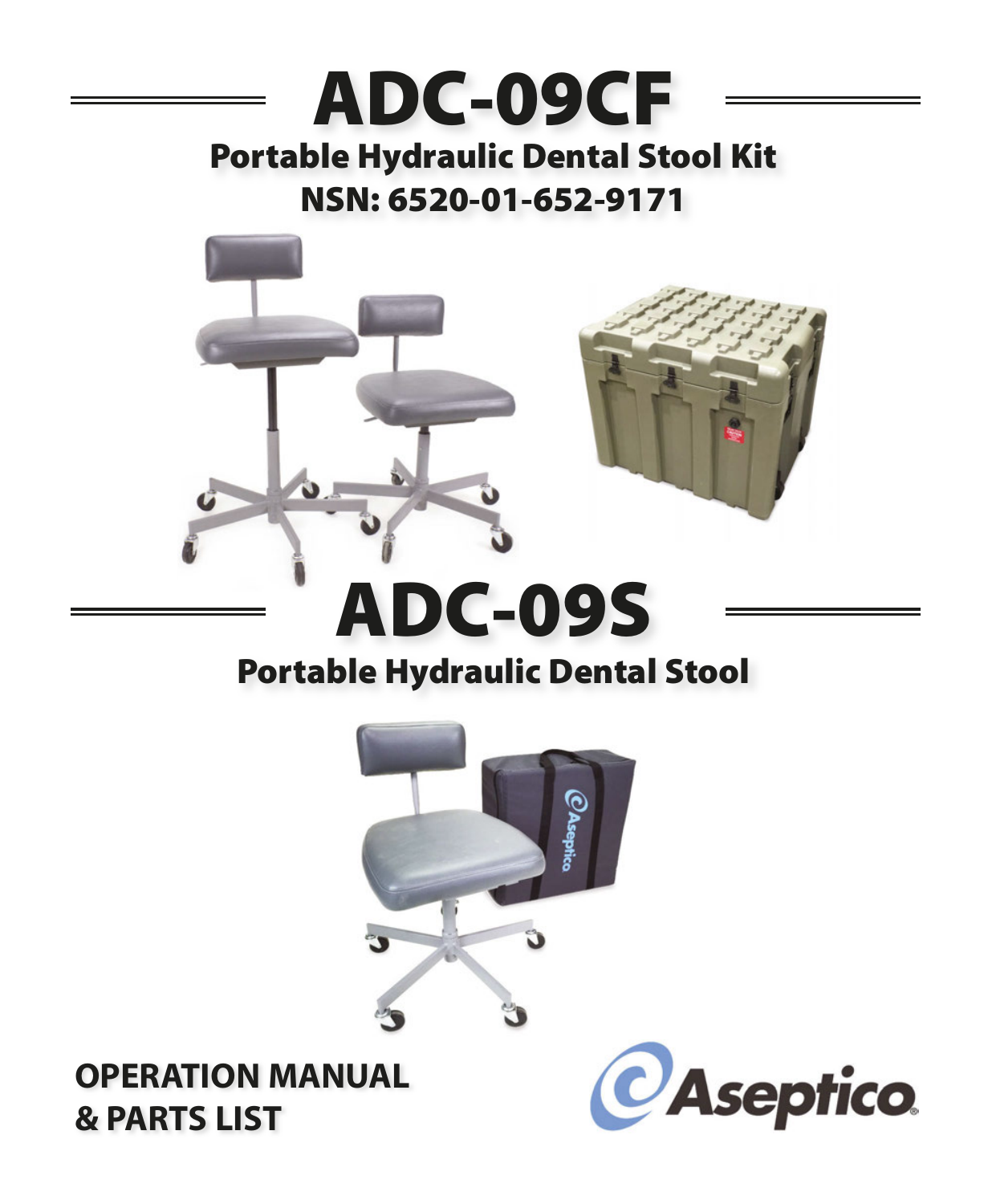### **TABLE OF CONTENTS:**

| Safety Precautions 3      |
|---------------------------|
| Setup Instructions 4      |
|                           |
| Disassembly & Repacking 6 |
|                           |
| Troubleshooting Guide 10  |
|                           |
|                           |
|                           |
| Warranty & Repairs 11     |

*Congratulations!*

The Aseptico portable hydraulic dental stool provides seating for a doctor or assistant during field dentistry and medical treatments. The adjustable seat height and padded upholstery make this stool comfortable for extended use, while its light weight ensures maximum portability. The high-strength steel frame and rugged construction ensure years of reliable service.

Please read the instructions provided in this manual to receive the best and longest service from your Aseptico equipment.

### **FEATURES:**

- Easy and quick set-up
- Adjustable seat height: 18.75" to 26.25" (47.6 to 66.7 cm)
- Maximum load capacity: 300 lb (136 kg)
- Quality vinyl covering
- Locking casters
- Disassembles into three (3) components for easy storage and transport
- High-strength steel frame
- Made in the USA

### **ITEMS FURNISHED:**

### **ADC-09CF**

- Two (2) Portable Hydraulic Dental Stools
- Two (2) Soft padded cases
- One (1) Mil-spec hard shell case
- One (1) Operation Manual & Parts List

### **ADC-09S**

- One (1) Portable Hydraulic Dental Stool
- One (1) Soft padded case
- One (1) Cardboard box
- One (1) Operation Manual & Parts List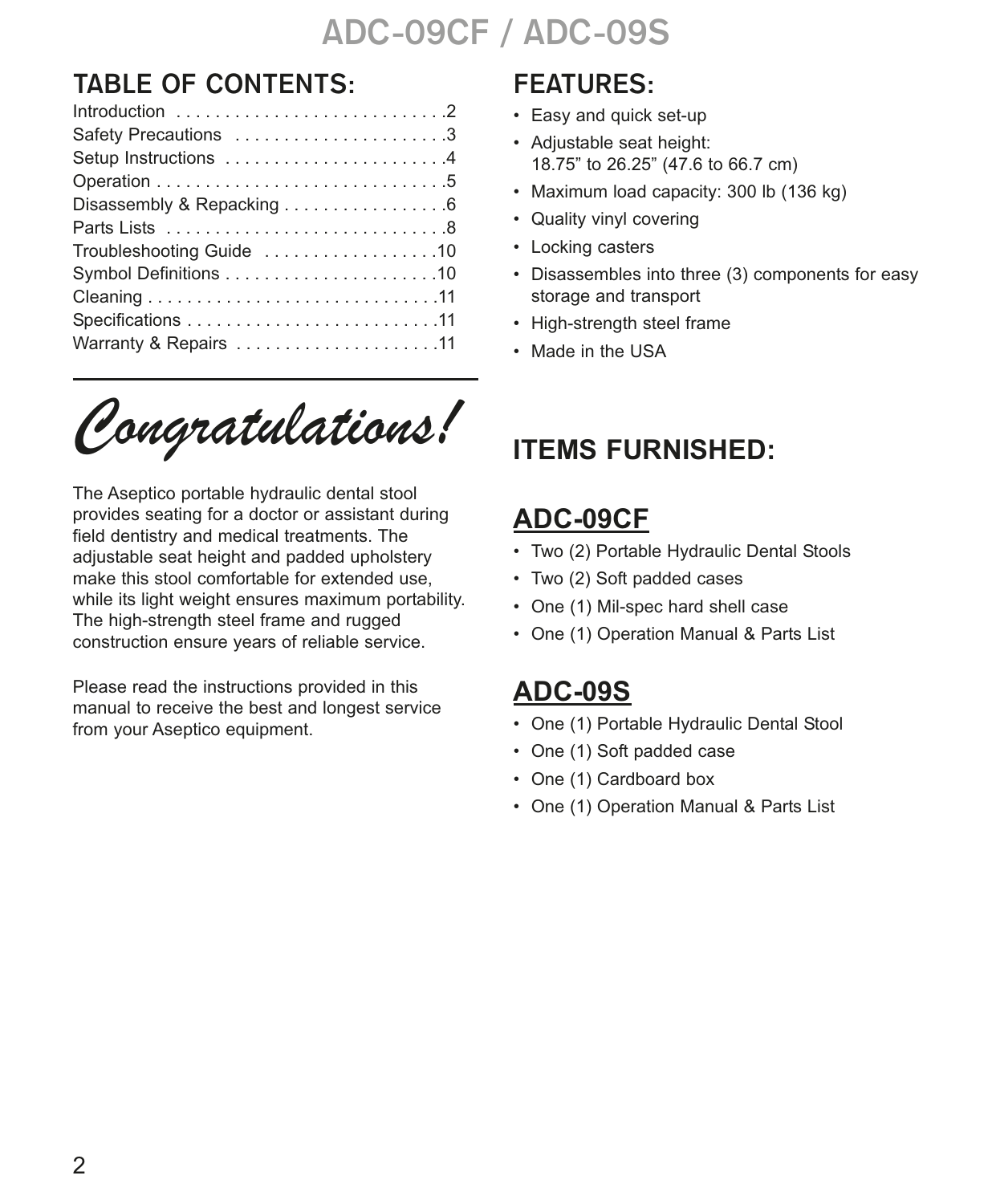To prevent injury to people and damage to property, please heed relevant warnings and remarks. They are marked as follows:

WARNING**:** Serious injury may result if ignored.

CAUTION**:** Damage to property or the environment may result if ignored.

NOTE**:** Important additional information and hints.

# **SAFETY PRECAUTIONS:**

Aseptico accepts no liability for direct or consequential injury or damage resulting from improper use, arising in particular through the non-observance of the operating instructions, or improper preparation and maintenance of this product.

- **WARNING:** Use for intended purposes only. Failure to observe the operating instructions may result in the user suffering serious injury. Before using this product, make sure that you have studied and understood the operating instructions.
- **WARNING:** Never sit on the edge of the stool seat -- always sit in the center of the seat.
- **CAUTION:** Before using the Stool, ensure that the seat and base latches have securely locked the seat, gas cylinder, and base components together.
- **CAUTION:** Do not disassemble or alter the gas cylinder assembly.
- **CAUTION:** All repairs are to be performed by authorized Aseptico service personnel only.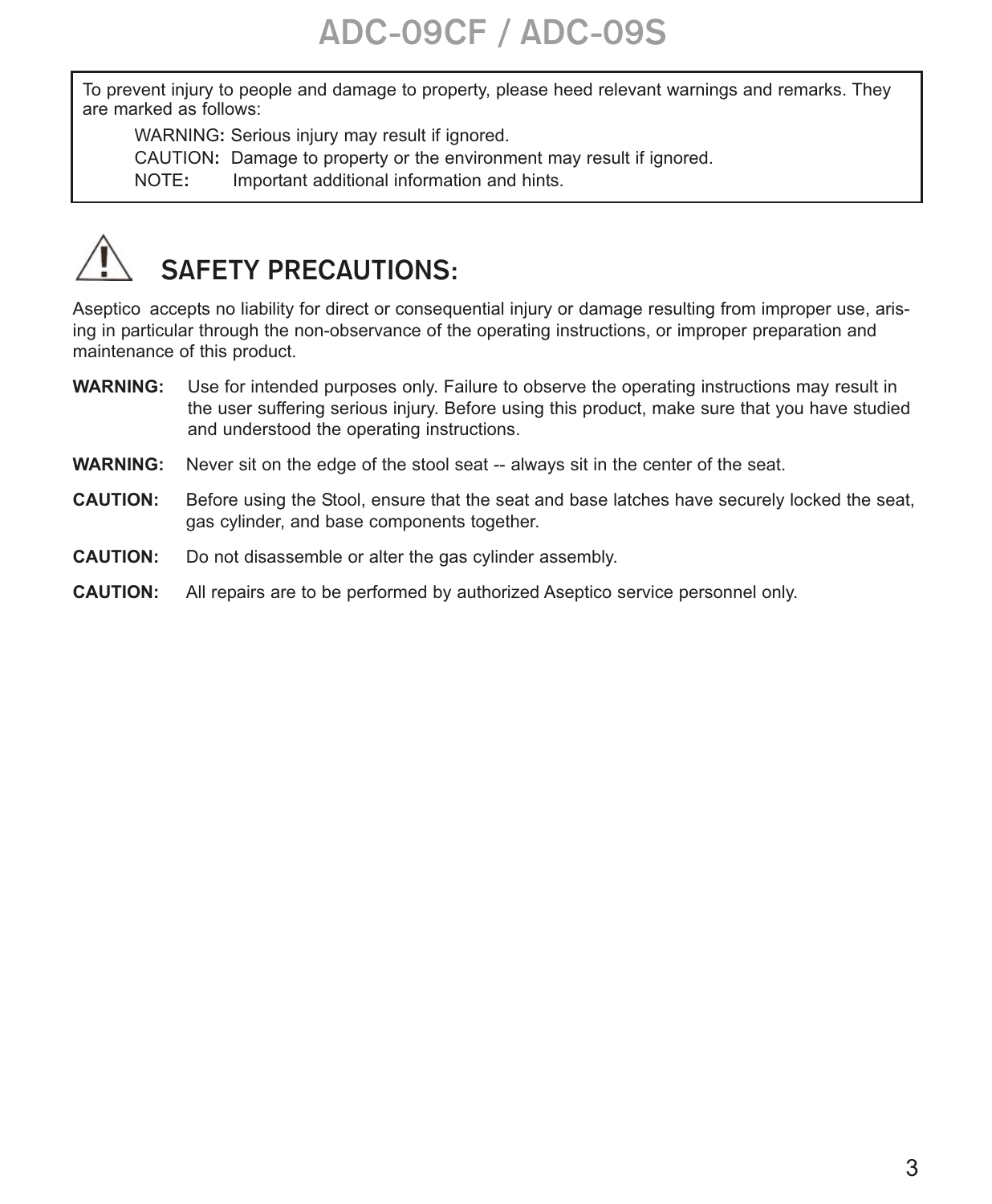### **SETTING UP THE STOOL:**

1. Remove the stool components from the soft case. Note that the Gas Cylinder is stowed on the bottom of the Seat in a protective vinyl sleeve. Place your hand under the wide (front) edge of the Seat while lifting to keep the Gas Cylinder from falling and causing injury.



2. Remove Gas Cylinder from vinyl sleeve and place the small end in the socket on the bottom of the Seat Assembly (Fig. 2). Lift slightly to check that Seat Latch holds the Gas Cylinder.



3. Turn Seat and Gas Cylinder Assembly over and insert bottom of Gas Cylinder into socket in center of Base. Straighten the Gas Cylinder as required to have it seat all the way into the Base then pull the ring on the Base Latch until the Gas Cylinder drops in place; release the Base Latch ring (Fig. 3).



4. Rotate the Backrest to the upright position (Fig 4).



5. Before using, lift the stool from the Seat to check that all three components are latched together (Fig. 5).

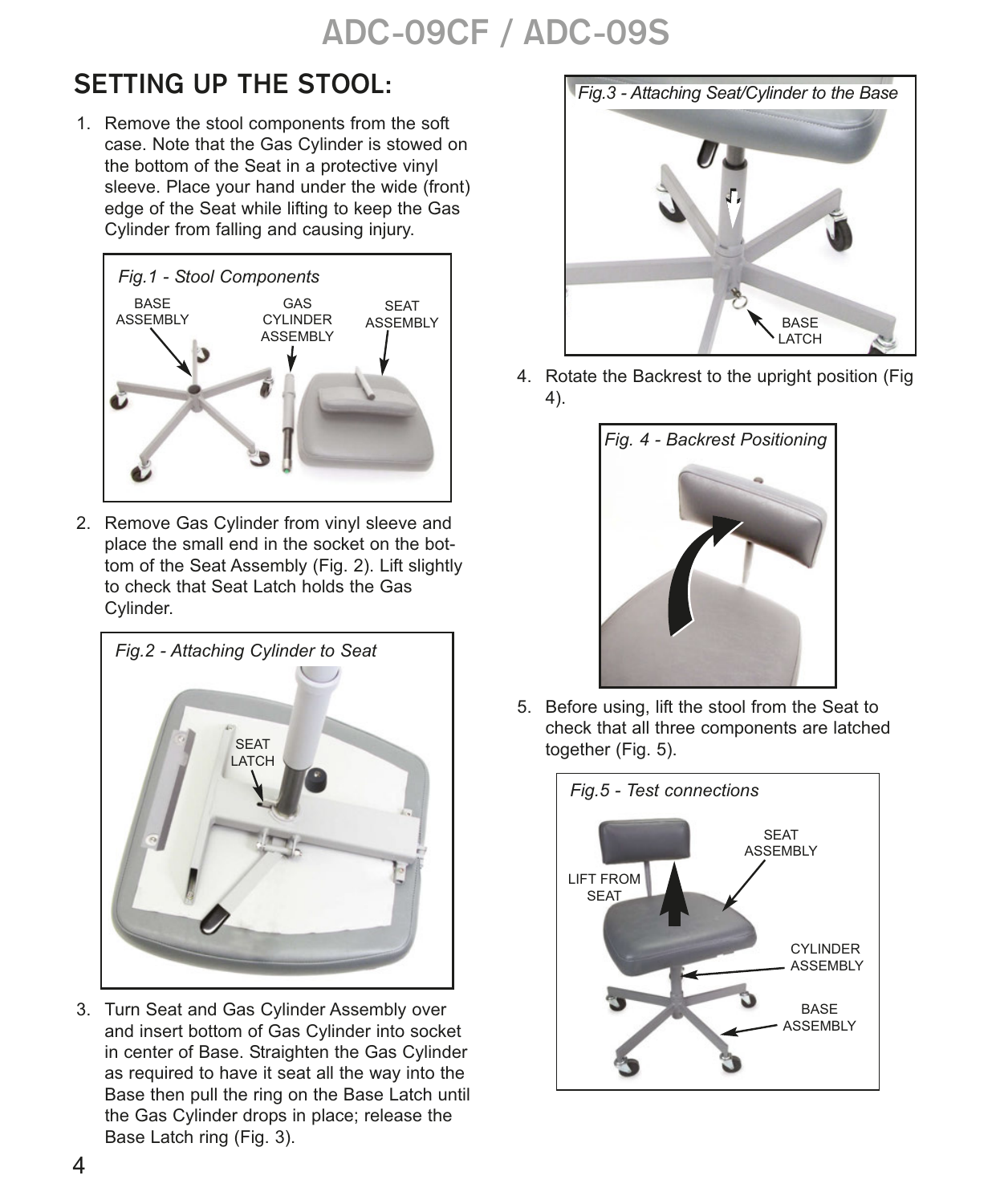#### **OPERATING THE STOOL:**

#### **1. RAISING THE SEAT:**

Locate the Height Adjustment Lever under the right-hand side of the seat (Fig. 6a). With the Stool unoccupied, lift up on the Lever to raise the seat to its desired height. Release the Lever when the desired height is reached.



#### **2. LOWERING THE SEAT:**

Sit on the Stool and lift up on the Height Adjustment Lever to lower the seat (Fig. 6b). Release the lever when the seat reaches the desired height.



#### **3. LOCKING CASTERS:**

Rotate the levers on the locking casters to the vertical position to lock the casters (Fig 7a). Rotate the levers to the horizontal position to unlock the casters (Fig. 7b).



**IMPORTANT:** Always use the Stool on a hard flat surface.

**IMPORTANT:** For maximum stability, the occupant's feet should be resting firmly on the floor when making height adjustments to the stool.

**WARNING:** Never sit on the edge of the Stool always sit in the center of the Stool seat.

#### WARNING

**NEVER SIT ON THE EDGE OF THE STOOL SEAT - ALWAYS SIT IN THE CENTER OF THE SEAT.**

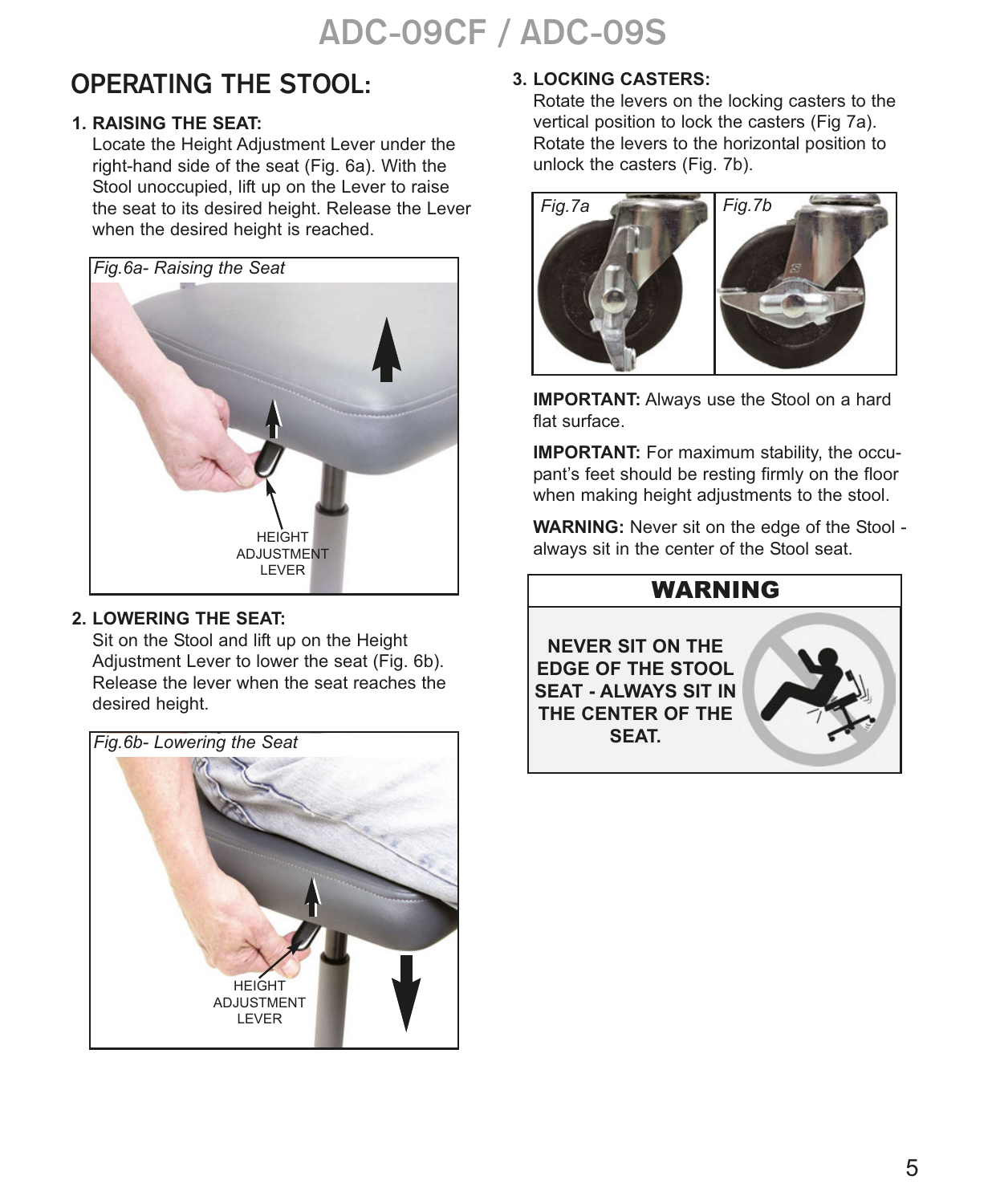### **DISASSEMBLY & REPACKING:**

- 1. Lower the Seat all the way down and fold the Backrest down.
- 2. Pull the ring on Base Latch and lift Gas Cylinder and Seat Assembly from Base (Fig. 8).



3. Turn Seat over, then pull back Seat Latch and remove Gas Cylinder from Seat (Fig. 9).



4. Insert Gas Cylinder into vinyl pouch and place Gas Cylinder into bracket on bottom of Seat. Orient the Gas Cylinder so that ring on Gas Cylinder column is held by notch in bracket (Fig. 10).



5. Place the Base in the soft case with the wheels facing up and the Base Latch oriented in any position EXCEPT the position indicated with an "X" in Figure 11, to prevent the latch from hitting the seat frame.



6. Hold the Gas Cylinder in place with one hand and locate the cone-shaped Stud with the other hand as shown in Figure 12.

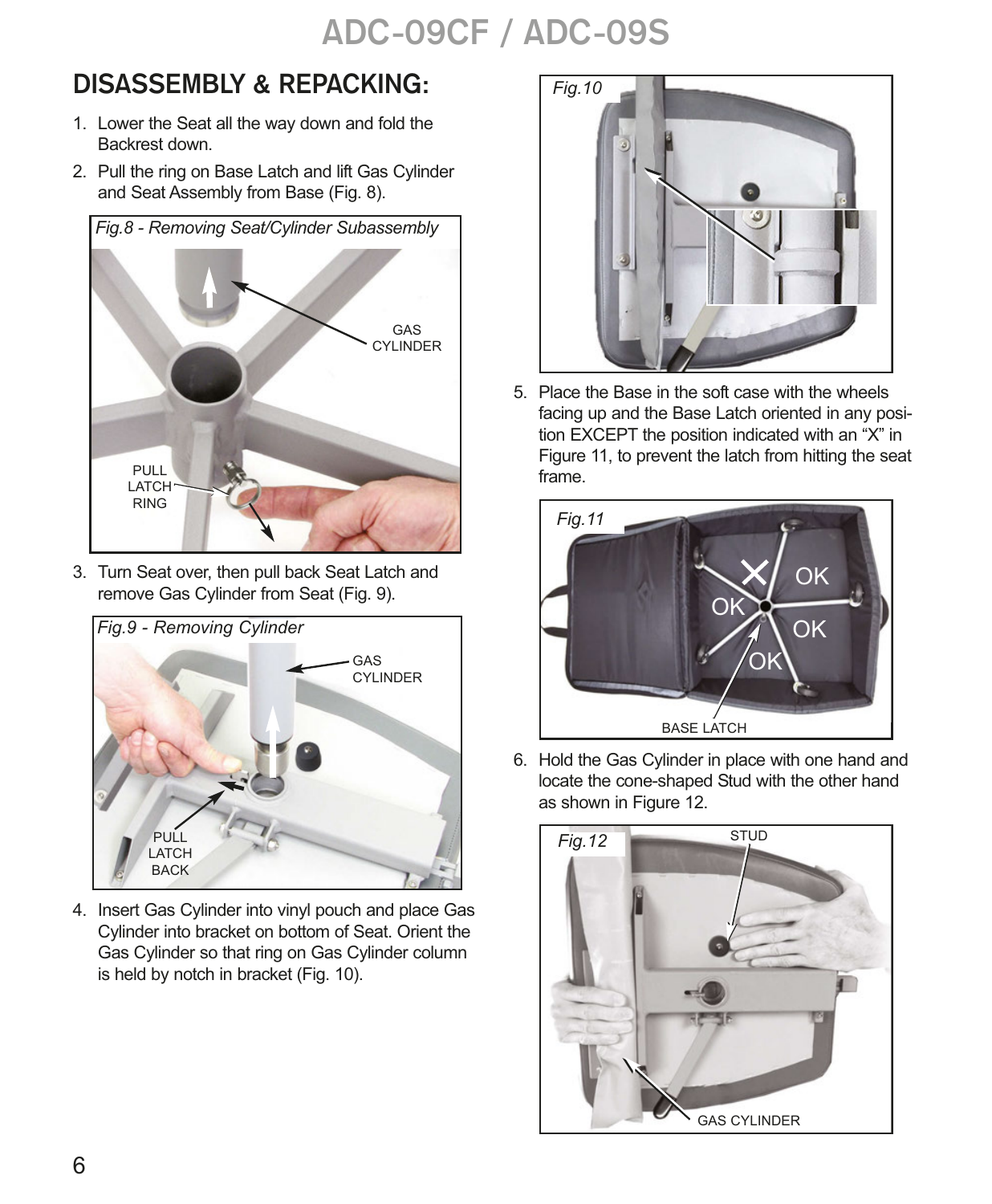7. Guide the Stud on the bottom of the seat into the hole in the middle of the Base (Fig. 13).



8. All the stool components should fit together in the soft case as shown in the bottom view (Fig. 14a) and top view (Fig. 14b).





9. Pull soft case closed as required to assist zipper in closing without strain. Soft bag is designed for a snug fit to hold components of Stool firmly.

#### **ADC-09CF ONLY**:

10.Pack two (2) Soft Cases into each Military Case as shown in Figure 15.



#### **ADC-09S ONLY**:

11.Repack the cardboard box as shown in Figure 16.

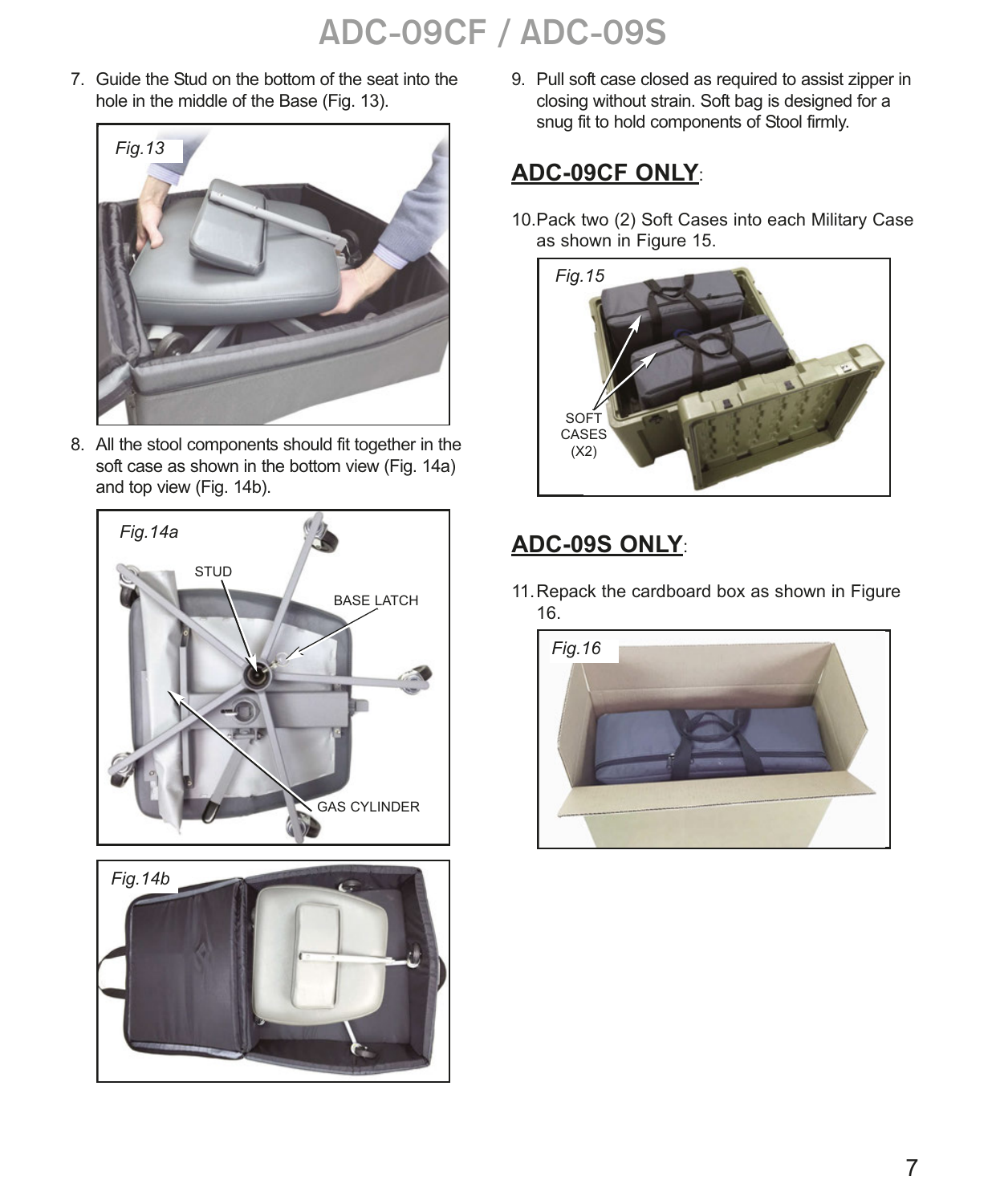#### FINAL ASSEMBLY PARTS

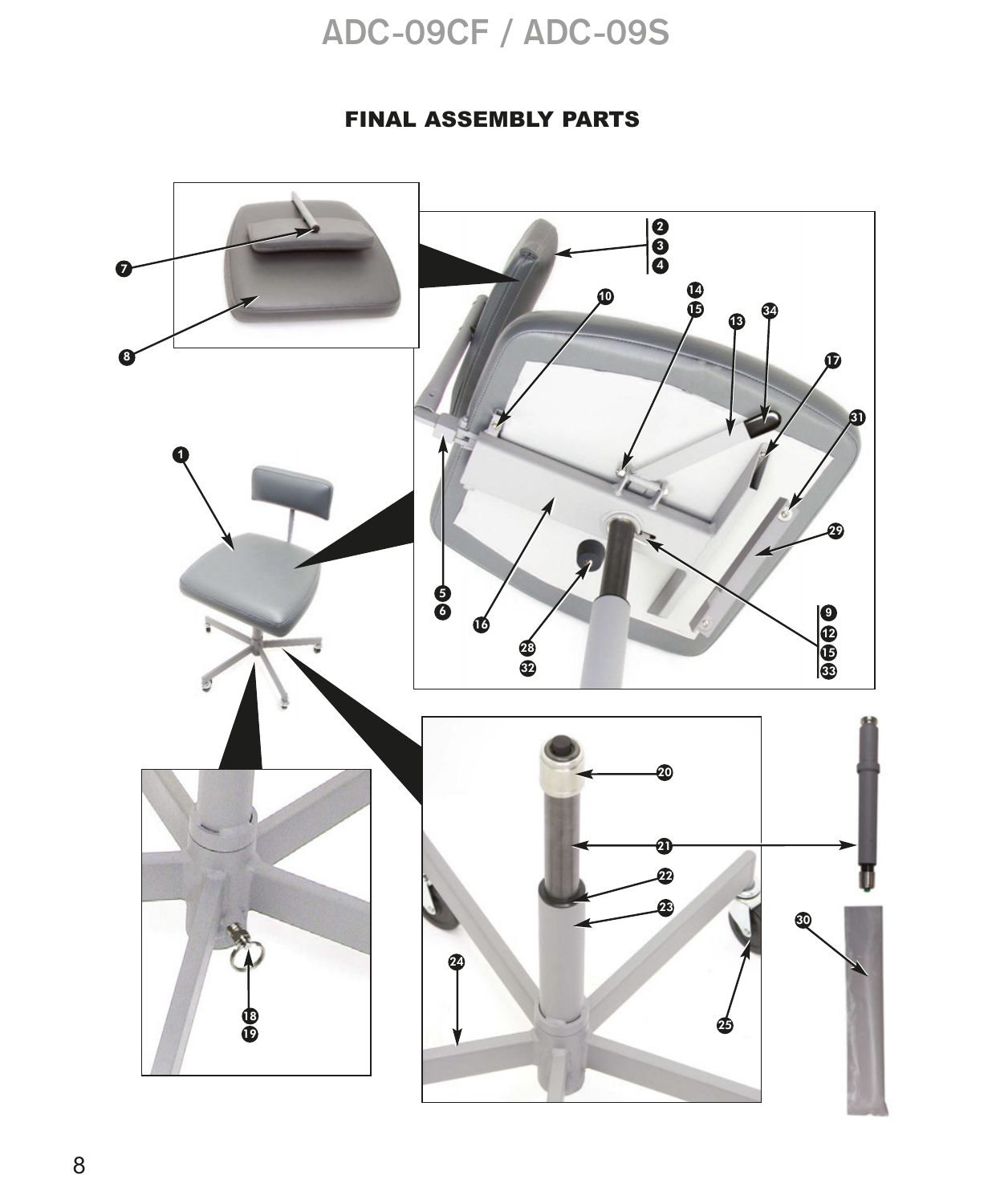#### FINAL ASSEMBLY PARTS LIST

| <b>ITEM</b>                                     | PART NO | ADC-09CF QTY            | ADC-09S QTY    |
|-------------------------------------------------|---------|-------------------------|----------------|
| <b>O</b> FINAL ASSY ADC-09 STOOL                | ADC-09S | 2                       | 1              |
| <b>2</b> BACKREST CUSHION ASSY ADC-08           | 330074  | $\overline{2}$          | 1              |
| <b>8</b> C/S BTNSOC STNLS 1/4-20 X 1-1/4        | 510295  | $\overline{\mathbf{4}}$ | $\overline{2}$ |
| ❹<br>SPACER NYLN 3/4 ODX.260 IDX125             | 510261  | 4                       | $\overline{2}$ |
| <b>B</b> BACK SUPPORT ASSY PNTD ADC-08          | 330080  | $\overline{2}$          | 1              |
| WOODSCREW FLAHDPHL #12 X 1.0L                   | 510995  | 6                       | 3              |
| <b>D</b> HOLE PLUG 3/4 NYLON BLK                | 510263  | $\overline{c}$          | 1              |
| SEAT CUSHION ASSY ADC-08<br>❸                   | 330664  | $\overline{2}$          | 1              |
| <b>2</b> LATCH SEAT ADC-09 STOOL                | 462366  | $\overline{2}$          | 1              |
| C/S SOCHD STNLS 10-32X1-1/4                     | 510140  | 4                       | 2              |
| <b>1</b> BOX SHIP 24 X 12 X 22.5 (ADC-09S only) | 450207  | N/A                     | 1              |
| <b>B</b> SPRING LATCH SEAT ADC-09 STOOL         | 462395  | $\overline{2}$          | 1              |
| <b>B</b> LEVER ASSY ADC-09 STOOL                | 330646  | $\overline{2}$          | 1              |
| <b>49 BOLT 1/4-20 X 2-1/4</b>                   | 510885  | $\overline{2}$          | 1              |
| <b>6</b> NUT NYLOC 1/4-20 STNLS HEX             | 510296  | 4                       | 2              |
| <b>C</b> SEAT FRAME ADC-09 STOOL                | 330645  | $\overline{2}$          | 1              |
| $\bullet$ C/S SOCHD STNLS 10-32 X 7/8           | 510887  | 4                       | $\overline{2}$ |
| <b>B</b> RING SPRING LATCH                      | 510928  | $\overline{2}$          | 1              |
| <b>19 SPACER THREADED</b>                       | 463533  | $\overline{2}$          | 1              |
| <b>20 SOCKET UPPER STRUT</b>                    | 462362  | $\overline{2}$          | 1              |
| <b>4</b> GAS CYLINDER OFFICE CHAIR              | 730730  | $\overline{2}$          | 1              |
| 22 BUSHING COLUMN ADC-09 STOOL                  | 462394  | $\overline{2}$          | 1              |
| <b>@</b> COLUMN STOOL ASSY ADC-09               | 330644  | $\overline{2}$          | 1              |
| 29 BASE ASSY ADC-09 STOOL                       | 330643  | $\overline{2}$          | 1              |
| <b>43</b> CASTER 2 1/2" HARD RUBBER             | 730267  | 6                       | 3              |
| <b>49 CASTER 2 1/2" HARD RUBBER LOCKING</b>     | 730747  | 4                       | $\overline{2}$ |
| <b>23</b> CASE SOFT ADC-09 STOOL                | 410213  | $\overline{2}$          | 1              |
| <b>29</b> CASE HARD (ADC-09CF only)             | 410214  | 1                       | N/A            |
| <sup>3</sup> STUD PACKAGE                       | 462422  | $\overline{2}$          | 1              |
| <b>29 BRACKET COLUMN STORAGE</b>                | 462423  | $\overline{2}$          | 1              |
| SLEEVE COLUMN                                   | 462484  | $\overline{2}$          | 1              |
| C/S BRNSOC STNLS 10-32 X 7/8                    | 510890  | $\overline{4}$          | $\overline{2}$ |
| <b>@ C/S BRNSOC STNLS 10-32 X 1 1/2</b>         | 510891  | $\overline{2}$          | 1              |
| <b>3</b> C/S SOCHD STNLS 1/4-20 X 1 1/2         | 510817  | $\overline{2}$          | 1              |
| <b>@ ENDCAP .187 X .625 X 1.00 VINYL BLACK</b>  | 510906  | $\overline{2}$          | 1              |

#### **ADC-09CF**





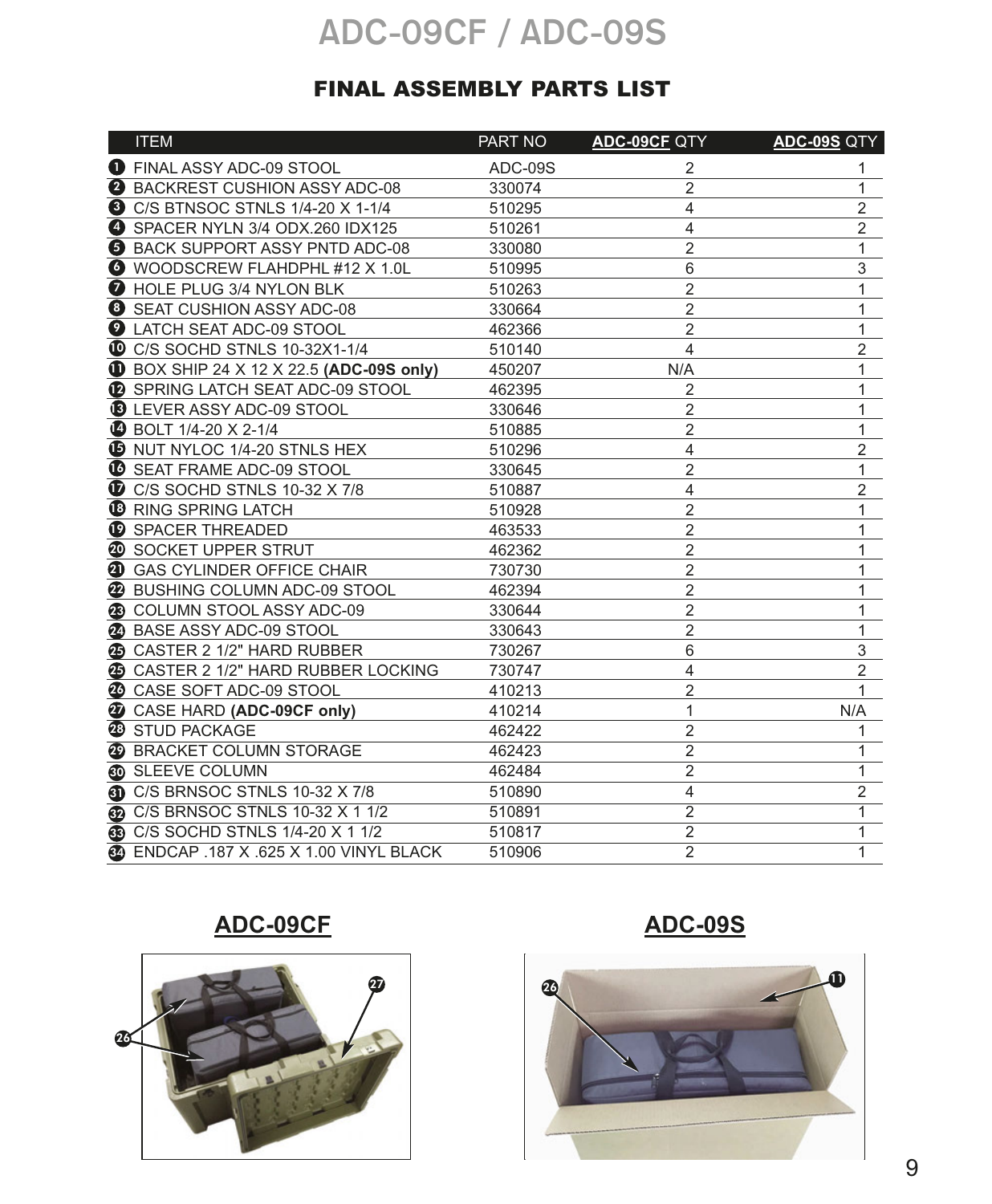#### **TROUBLESHOOTING:**

| Problem:                                                                                                            | <b>Correction:</b>                                                                                                                                                                                          |
|---------------------------------------------------------------------------------------------------------------------|-------------------------------------------------------------------------------------------------------------------------------------------------------------------------------------------------------------|
| Stool seat cannot be raised or lowered -OR-<br>Stool feels sluggish or jerky when the seat is<br>raised or lowered. | Disassemble Gas Cylinder from Stool (refer to page 6 for disassembly<br>I instructions) and inspect Cylinder for damage or excessive dirt buildup<br>around Cylinder Piston. Replace Cylinder if necessary. |
| Air is leaking from the gas cylinder.                                                                               | Remove and replace Gas Cylinder. Refer to Parts List, page 9 for part<br>number and then contact Aseptico to reorder.                                                                                       |

### **SYMBOL DEFINITIONS:**

|                  | <b>Consult Instructions For Use</b>        |
|------------------|--------------------------------------------|
|                  | Caution, consult<br>accompanying documents |
|                  | Manufacturer                               |
| <b>REF</b>       | Part Number                                |
| <b>REP</b><br>EС | Authorized European<br>Representative      |
| SΝ               | Serial Number                              |
|                  | Never Sit On The Edge Of the               |







Aseptico Inc 8333 216 St SE Woodinville WA 98072 **USA** 

**Advena Ltd Tower Business Centre, 2nd Flr,** Tower Street, Swatar, BKR 4013 **Malta** 

INFORMATION CONCERNING THE ACCURACY AND PRECISION OF THIS PRODUCT MAY BE OBTAINED UPON REQUEST BY CONTACTING ASEPTICO AT THE ADDRESS SHOWN ON THIS PAGE.



Never Sit On The Edge Of the Stool Seat. Always Sit In The Center Of The Seat.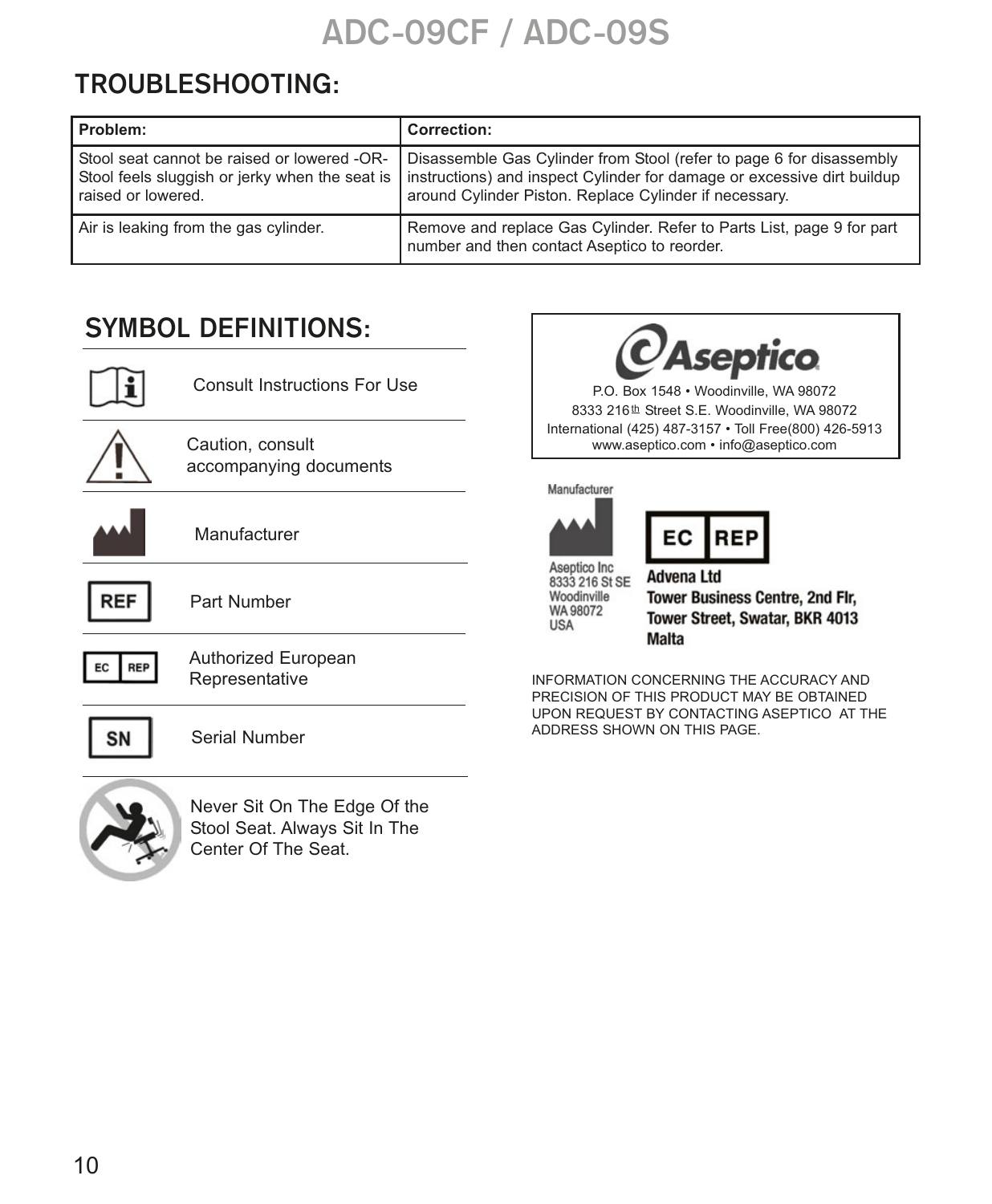### **CLEANING & MAINTENANCE:**

Clean the upholstery by wiping with a soft cloth moistened with a mild detergent. Although not recommended, bleach diluted to <10% with water can be used but must be wiped dry immediately. The use of solvents or other solutions may cause damage and void the warranty.The use of barrier covers will greatly extend the life of the chair upholstery.

#### **SPECIFICATIONS:**

### **ADC-09CF**

**Military Case Dimensions:**

29.2'' W x 25'' L x 24'' H (74.2 x 63.5 x 61 cm)

**Military Case Volume:** 10.5 ft<sup>3</sup> (297 l)

#### **Weights:**

Stools (2) + Soft cases (2) + Military case: 86 lb (39.0 kg)

Stool + Soft case: 23 lb (10.4 kg)

Military case: 40 lb (18.1 kg)

### **ADC-09S**

#### **Soft Case Dimensions:**

22'' W x 22'' L x 8'' H (55.9 x 55.9 x 20.3 cm)

#### **Weights:**

Stool + Soft case + Cardboard box: 25 lb (11.3 kg) Stool + Soft case: 23 lb (10.4 kg)

#### **WARRANTY:**

Aseptico warrants these products against defects in material or workmanship for a period of two (2) years, from date of original invoice. Some handpieces are warranted for one year under the same conditions. Other handpieces and expendable components, such as air turbines and light bulbs, are covered by shorter warranty periods, or have no warranty. Aseptico's sole obligation under product warranty is (at its sole option and discretion) to repair or replace any defective component or product in part or whole. Aseptico shall be the sole arbiter of such action.

In the event of alleged defect under warranty, the purchaser is to notify Aseptico's Customer Service Department promptly. Customer Service will provide instructions, usually directing that the product be returned for service. Shipment to Aseptico and the cost thereof is always the responsibility of the purchaser.

Accidental misuse, inappropriate installation, or failure to perform directed maintenance voids the warranty. Deliberately defacing, modifying, or removing the serial number voids the warranty.

Aseptico does not assume, under this warranty, any risks or liabilities arising from the clinical use of its products, whether or not such use involves coincidental utilization of products manufactured by others.

### **REPAIRS:**

Aseptico repairs carry a ninety (90) day limited warranty against defects in material and workmanship. This warranty pertains only to the specific repair. Any new and different defect in materials or workmanship will be treated as a new repair. If the product is not covered under warranty, Aseptico offers Repair Services for a fee.